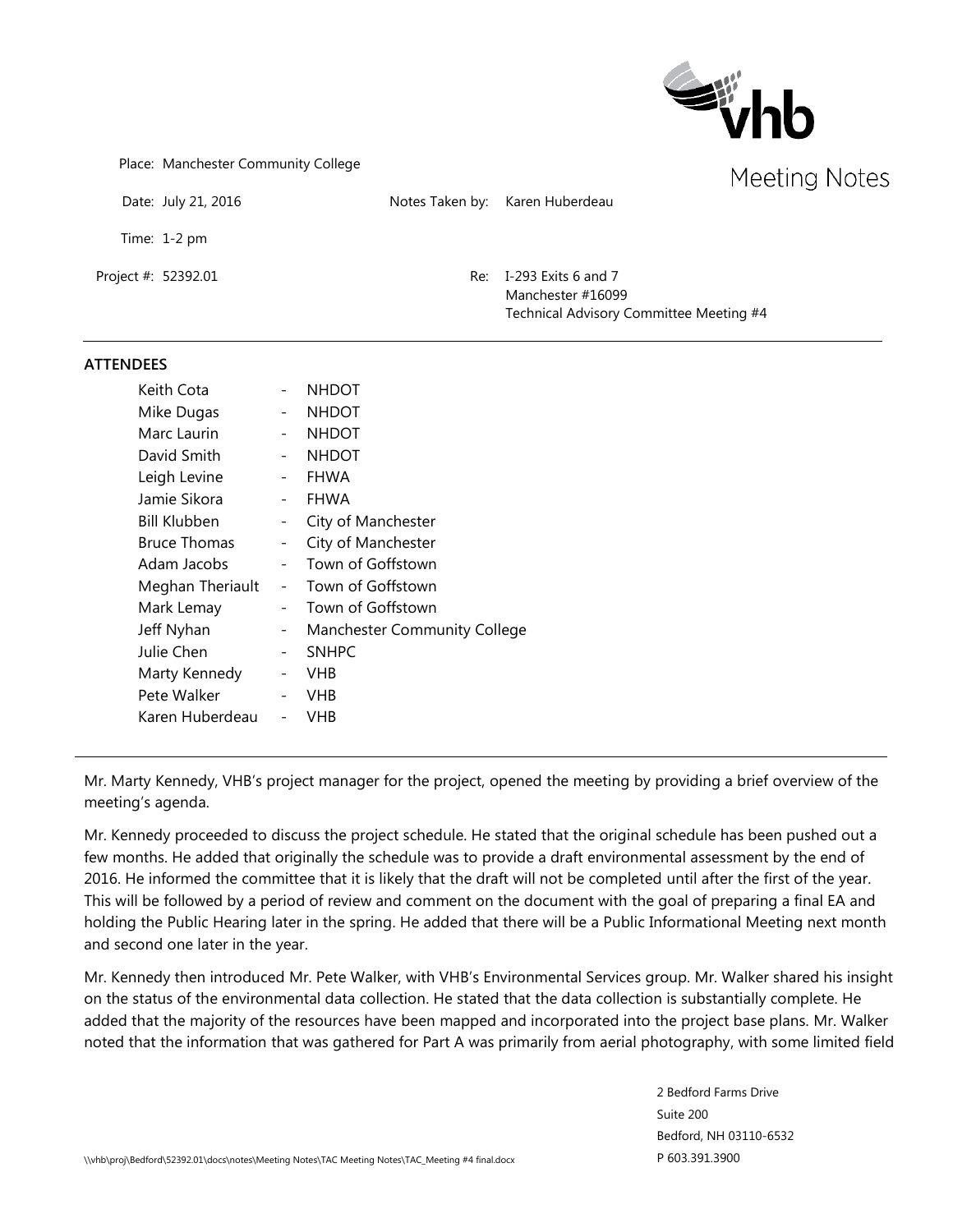work. In contrast, the data for Part B is being developed using extensive field work, data research, and modeling by environmental scientists.

Mr. Walker discussed that the results to date have not identified any substantial new issues, but rather increased the detail and accuracy of the data. Mr. Walker provided a brief summary of the data collected thus far and displayed maps of the following:

- Wetland survey completed; the Merrimack River bank has been delineated to help with impact minimization, and a substantial wetland system has been mapped along Black Brook in addition to several other smaller wetlands
- Vernal pool survey completed; eight vernal pools were identified within study area, with four additional areas potential
- Cultural resources evaluation completed:
	- o Archeological Survey
		- Phase 1A completed by Independent Archeological Consulting (IAC)
		- Phase 1A reviewed historical research and completed field review of landforms to identify sensitivity with limited extensive excavation/testing – Assigned sensitivity to 16 areas within the study area
		- **Beginning Phase 1B includes shovel test pits within the 16 areas identified in Phase 1A**
	- o Historic Structures
		- Data collected on above ground structures and buildings within the study area
		- A Project Area Form has been completed, which describes the history of the area, and reviews structures more than 50 years old
		- The Project Area Form makes recommendations about structures and potential districts that would need further study if impacted by the project
		- In addition to the already-listed or eligible properties, two potential historic districts were identified along Goffstown Road and along Front Street
- Flood plain information has been gathered from FEMA
- Farmland Soil survey has been completed, one area identified in the northern limit of study area; however, the project is in an urbanized area and therefore exempt from the federal Farmland Protection Policy Act
- Groundwater resources
	- $\circ$  Most of the project area is underlain by a large stratified drift deposit with high transmissivity
	- o However, most of study area is served by public water supply
	- o Adding impervious surfaces over an aquifer needs to be accounted for as an impact
	- o There are relatively few private wells in the project area
- Wildlife habitats have been identified
	- o Fish and Game protected wildlife information has also been received
- Hazardous sites have been mapped, five properties are active sites that will need to be addressed
	- $\circ$  Manchester Landfill contains a groundwater plume underneath the Interstate
- Noise monitoring locations have been incorporated into a calibrated existing noise model
	- o The proposed action will be compared against the existing model
- Socio-Economic evaluation is being completed by RKG Associates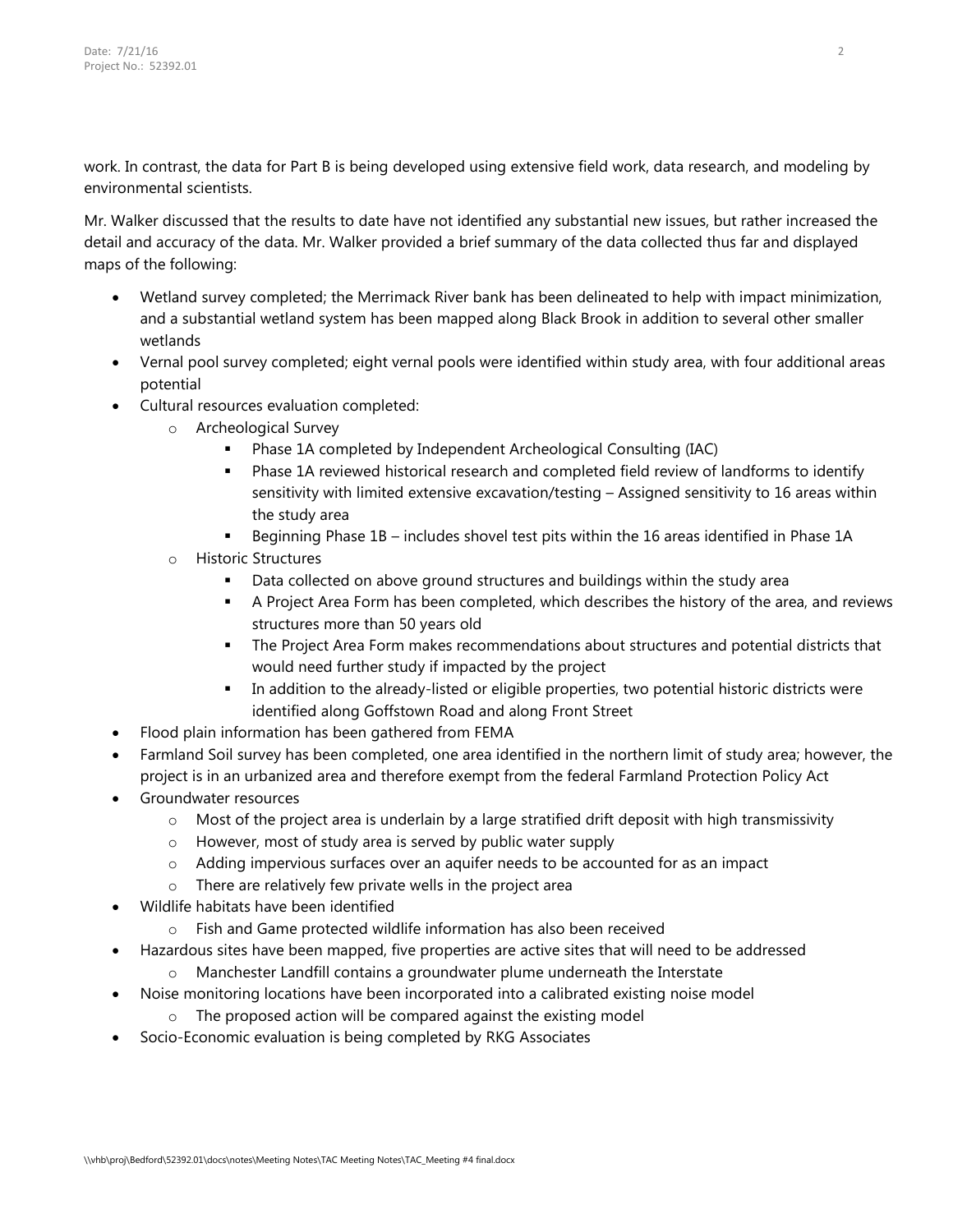- Ambient air quality monitoring data has been obtained from DES; an air quality model will be developed and will be analyzed for the proposed action
- No anticipated direct impact to conservation lands
- Visual resources are being analyzed by a landscape architect to identify any scenic vistas or potential impacts

Mr. Walker then turned the meeting back to Mr. Kennedy to discuss the preliminary traffic model results. Mr. Kennedy described some of the diversionary effects that could be expected with the various upgrade alternatives:

- o What will happen if Exit 6 is upgraded?
	- 1. Reduce congestion and delay
	- 2. Diversion of traffic flow within west side neighborhood

Mr. Kennedy described how under existing conditions, motorists destined to downtown Manchester from the west on Goffstown Road tend to avoid the congestion at the Amoskeag Circle and travel through the west side neighborhood by way of Montgomery Street to Bridge Street. The traffic model results suggest that an upgrade to Exit 6 would benefit the neighborhood as these motorists would likely shift back to Amoskeag Street. Mr. Kennedy also discussed how under the SPUI Exit 6 alternative, it would be important to maintain convenient southbound access to the highway from Eddy Road as currently provided. Otherwise, neighborhood traffic might shift to Coolidge Street resulting in an impact to residents along that roadway. Mr. Kennedy also described how separately the City, and/or as part of this project the NHDOT, may need to consider transportation system management actions within the neighborhood street system to minimize impacts.

- o What will happen if Exit 7 is upgraded at its existing location?
	- 1. Physically it can be constructed, but it is not ideal due to the close proximity to Exit 6
	- 2. Very little traffic diversion occurs, traffic will likely still use Exit 6
- o What will happen if Exit 7 is relocated to the north?
	- 1. Improved access to the Hackett Hill Master Plan area
	- 2. Reduction of traffic on Goffstown Road
		- a. 335 vph in AM (24%)
		- b. 260 vph in PM (19%)
- o What will happen if a connection is provided across Black Brook?
	- 1. Improved connection to Goffstown's industrial zoned land
		- 2. Reduction of traffic on Goffstown Road
			- a. 435 vph in AM (32%)
			- b. 455 vph in PM (32%)

Mr. Kennedy reminded the committee that these results are preliminary but wanted to share some insight as to what we are seeing. He added that additional details will be provided at the next meeting. He also discussed that the proposed action will add capacity to the system but it will also generate shifts in traffic patterns that will need to be considered.

Mr. Kennedy proceeded to discuss the draft purpose and need statement that the project team has developed to submit as a part of the Environmental Assessment. A draft version of the Purpose and Need Statement was handed